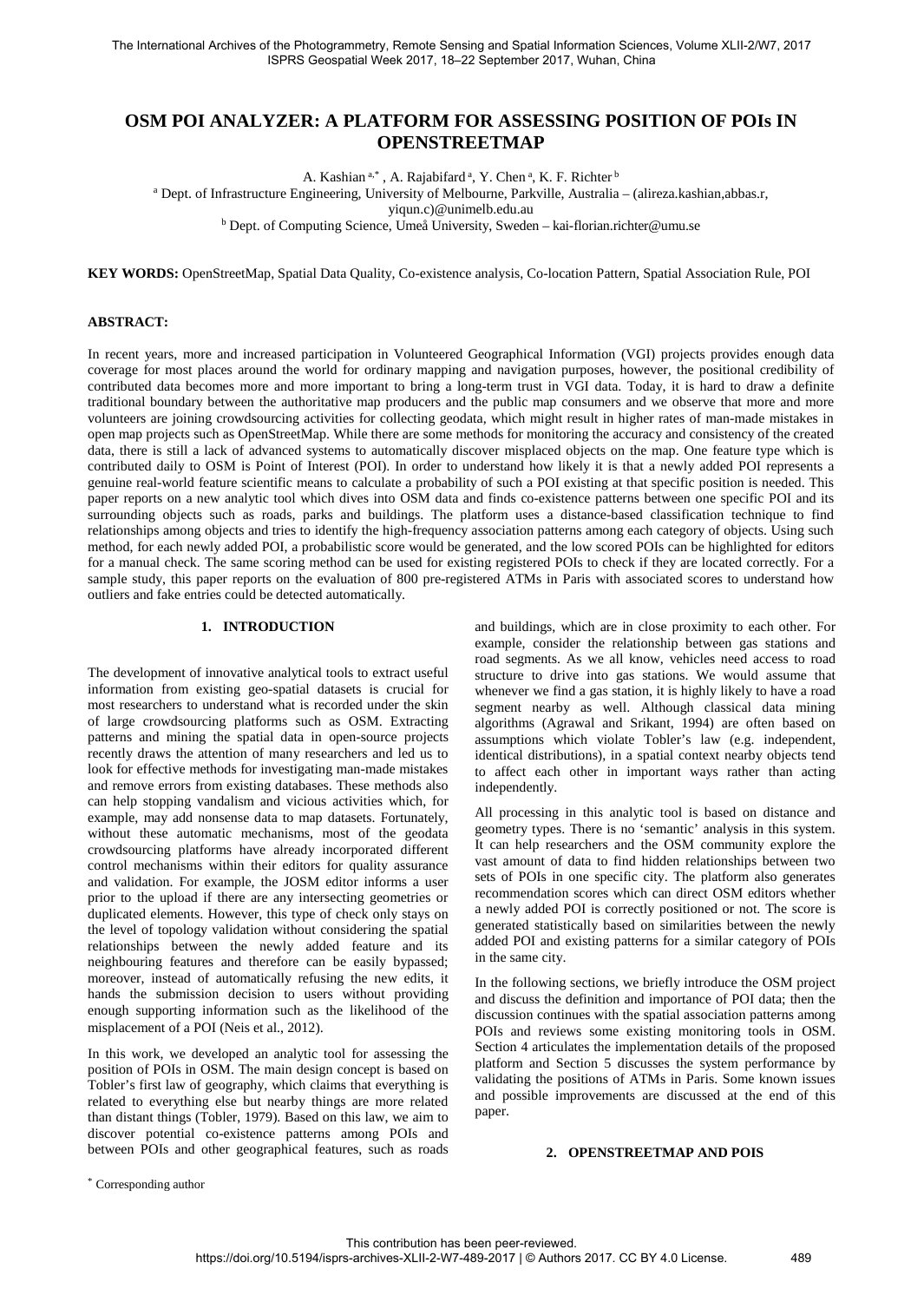The OpenStreetMap (OSM) project started in 2004. Main web services and databases of OSM are saved and hosted on several servers located at University College London. "Building a global map" is stated to be the main aim of the project Data et al. (2012). OSM provides free access to all data as well as the history of changes for each individual object. A complete review of OSM's recent developments is available(Neis and Zielstra, 2014). For being eligible to submit data to the OSM project, contributors should register and create an account for themselves. In the OSM project, also members who have only registered recently can modify, add or even delete geographic objects in the OSM database right after passing the routines of getting registered. This method of data reception is in complete contrast to other VGI projects, for example, Google Map Maker (retired in March 2017), where the alterations made by new members are reviewed before being applied to the Google Maps

To understand the ecosystem of OSM, it is important to provide a brief introduction to the four main data elements in OSM project. This information is available from OSM's Wiki page as well.

**Node:** A node represents a specific point on the earth's surface defined by its latitude and longitude. Each node comprises at least an id number and a pair of coordinates. Nodes can be used to define standalone point features. For example, a node could represent a park bench or a water well. Nodes are also used to define the shape of a way. When used as points along ways, nodes usually have no tags, though some of them could. For example, 'highway=traffic signals' marks traffic signals on a road, and 'power=tower' represents a pylon along an electric power line. A node can be included as a member of a relation. A relation also may indicate a member's role: that is, a node's function in this particular set of related data elements.

**Way:** A way is an ordered list of between 2 and 2,000 nodes that define a polyline. Ways are used to represent linear features such as rivers and roads. Ways can also represent the boundaries of areas (solid polygons) such as buildings or forests. In this case, the way's first and last node will be the same. This is called a "closed way". Note that closed ways occasionally represent loops, such as roundabouts on highways, rather than solid areas. A way's tags must be examined to discover which it is. Areas with holes, or with boundaries of more than 2,000 nodes, cannot be represented by a single way. Instead, the feature will require a more complex multi-polygon relation data structure.

**Relation:** A relation is a multi-purpose data structure that documents a relationship between two or more data elements (nodes, ways, and/or other relations). Examples include:

- A route relation, which lists the ways that form a major (numbered) highway, a cycle route, or a bus route.
- A turn restriction that says you cannot turn from one way into another way.
- A multipolygon that describes an area (whose boundary is the 'outer way') with holes (the 'inner ways').

<span id="page-1-0"></span>Thus, relations can have different meanings. Its tags define a relation's meaning. Typically, a relation will have a 'type' tag. A relation's other tags need to be interpreted in light of the type tag. A relation is primarily an ordered list of nodes, ways, or other relations. These objects are known as a relation's members. Each element can optionally have a role within a relation. For example, a turn restriction would have members with "from" and "to" roles, describing the particular turn that is forbidden. A single element such as a particular way may appear multiple times in a relation.

**Tag:** All types of data element (nodes, ways and relations) can have tags. Tags describe the meaning of the particular element to which they are attached. A tag consists of two free-format text fields; a 'key' and a 'value'. Both of these are Unicode strings of up to 255 characters. For example, 'highway=residential' defines the way as a road whose main function is to give access to people's homes.

There is no fixed dictionary of tags, but there are many conventions documented on OSM'a online wiki (starting with the Map Features page). Tag usage can be measured with the Taginfo application<sup>[2](#page-1-0)</sup>. If there is more than one way to tag a given feature, it is probably best to use the most common approach. Moreover, the unrestricted use of key-value pairs for tagging features provides an excellent means of customized annotations suitable for thematic applications.

Many applications in the world use OSM data, while the data accuracy and reliability is always under question. As most of the contributors in OSM are not experts in the GIS field, answering the quality question is challenging (Hashemi and Abbaspour, 2015; Salk et al., 2016). Many researchers have analysed the quality of OSM (Amirian et al., 2015; Arsanjani et al., 2015; Fan et al., 2014; Helbich et al., 2012; Koukoletsos et al., 2012). Some of these quality studies focused on comparing OSM data with other reference data such Ordnance Survey (UK) or even commercial datasets such as Google and Here. The comparisons are in the domain of positional, temporal, and thematic accuracy including completeness of coverage.

Most geographic crowdsourcing initiatives have embedded solutions for collecting and managing point features that refer to a specific spot on the map (or on earth). These locations are known as points of interest (POI). There is a wide range of geographic objects that may be considered POIs. For example, post boxes may not be what come immediately to our mind, but for specific users and tasks they may well be important, therefore could be called POIs. Several map-centric applications such as Google Maps, local directory services such as Yelp and location-based social networks such as Foursquare extensively use POIs to design commercial services. Based on the application and context, the definition of POI varies. Determining a neighbourhood's accessibility is one of the domains where POIs show their importance. In recent years, researchers paid more attention to the analysis of distance between the user and different POIs, based on walking or cycling (Iacono et al., 2010)

The following list provides some examples of what may be considered POIs in general:

- Churches, hospitals, schools, town halls, distinctive buildings
- Post offices, shops, post boxes, telephone boxes
- Pubs (pub names are useful when navigating by map)
- Car parks and lay-bys (and whether free or not)
- Bus stations, metro stations, ferry terminals, airport terminals
- Speed cameras, police stations
- Tourist attractions

In this work, we are mostly interested in investigating the spatial relationships and co-existence patterns among these POIs.

<sup>2</sup> http://taginfo.openstreetmap.org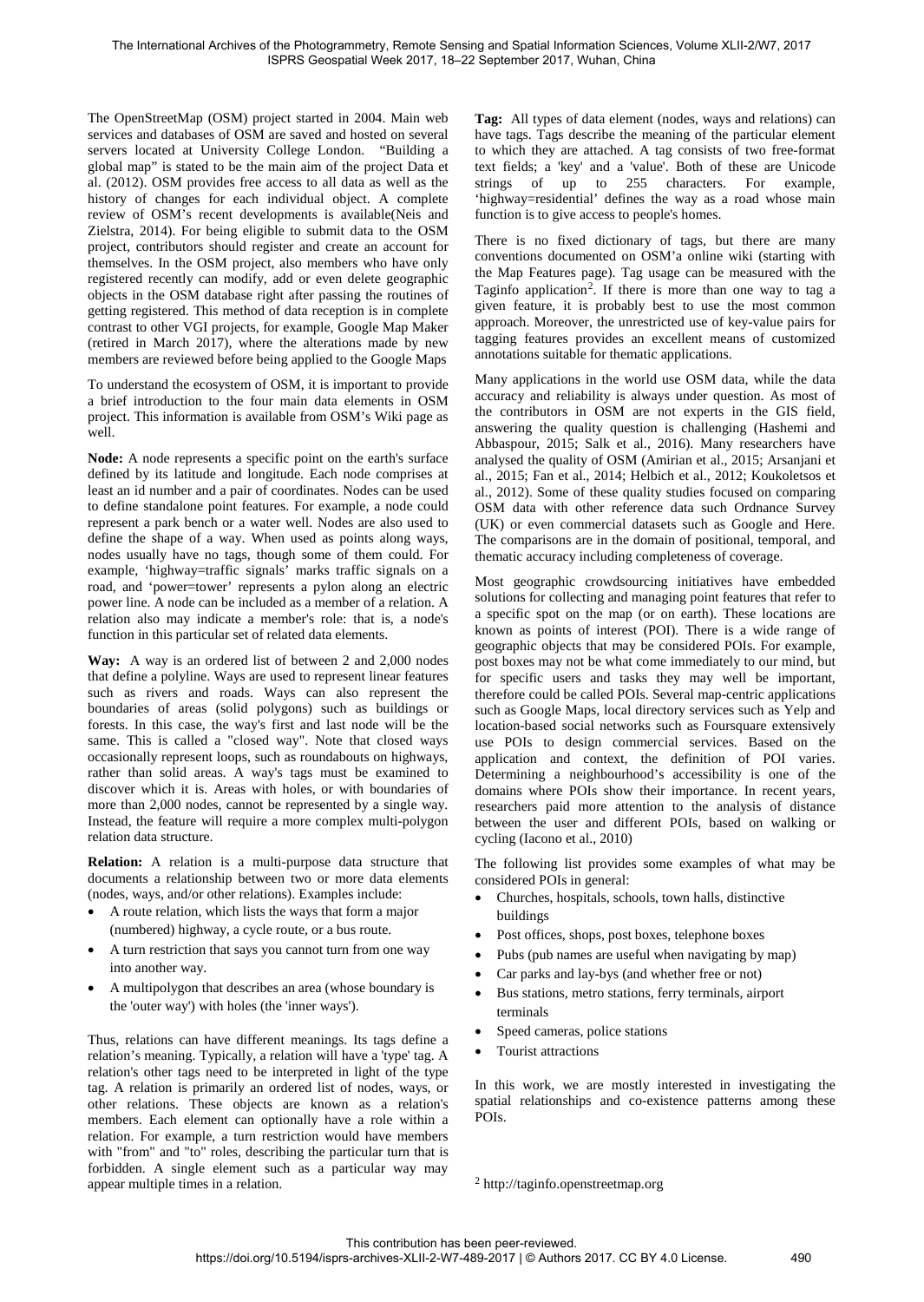### **3. SPATIAL RELATIONSHIPS AMONG POIS AND EXISTING ANALYTICAL TOOLS**

In this project, we treated the problem as a spatial data mining challenge and attempted to figure out whether POIs in short distance to each other have a strong relationship and whether dataset-wide co-existence patterns are discoverable. Exploring the spatial relationships of POIs can improve the quality of OSM data by checking existing POI objects or by enabling the user interface to block or advise on wrongly positioned POIs. Normally, OSM data quality can be assessed by two different methods: (1) using reference or authoritative resources to compare with existing OSM data; (2) establishing rules (manual or automatic) and checking incoming data with these rules to detect mistakes automatically. In the second method, the rules can be defined by the user or could be extracted from existing data. Our proposed tool checks the spatial association rules between POIs and surrounding objects using spatial queries from the existing OSM dataset. Due to the huge amount of geometric data, pre-processing of the data is necessary to provide real-time recommendations to users.

Working with geometric representations (points, lines, and regions) is often cumbersome and undesirable as running<br>intersection queries inside geodatabases are usually queries inside geodatabases are usually computationally heavy. Thus, we converted and transformed data into easily query-able relational DBs which includes tables and fields describing every relationship between each object pair in numerical format. Another important aspect to take into consideration for pre-processing is looking at a proper spatial resolution which can have a direct impact on the strength of patterns that can be discovered in the datasets. Unusually most general patterns are more likely to be discovered at the lowest resolution/granularity level. Low resolution means a large spatial unit scale in this context. On the other hand, large support is more likely to exist at higher levels of resolution. To find patterns with strong support, a higher level of resolution and granularity is recommended.

Many developers and researchers have worked on different tools for monitoring and bug reporting in the OSM project. Each tool is developed based on specific needs of ordinary volunteers or advanced editors. Some of these tools help to identify bugs in existing data while others help to monitor and visualize the live creation of data in OSM. These tools are fundamentally developed for improving the quality of data and many of them are listed at the Wiki page of OSM under quality assurance tag.[3](#page-2-0)

Below is a short review of tools for monitoring and analyzing OSM. This helps to shape a better perspective on what other groups of researchers and OSM patrons have explored in OSM dataset. We do not intend to compare them or even analyze them in details, and we only cover a few of them as a reference to readers.

WHODIDIT<sup>[4](#page-2-1)</sup>: A tool to analyze the changesets in OSM. A group of changes created by a single user in a short period will shape a changeset.

OSM Relation Analyzer<sup>5</sup>: will analyze OSM relations for gaps. This analyzes will help the user to find errors, especially for route relations. Relations often get corrupted during general edits by inexperienced users.

OSMarelmon<sup>[6](#page-2-3)</sup>: The OSM Relation Monitor checks relations periodically. It generates RSS feeds based on preprocessed relations.

OSM Route Manager<sup>[7](#page-2-4)</sup>: This tool analyzes route relations and tries to find gaps between relations and exports GPX files.

NoName[8](#page-2-5): This tool highlights the roads that have no name in the database of OSM. This helps all editors to trace and find those unnamed roads and assign them with names.

NOVAM[9](#page-2-0): Displays bus stops in the UK in order to monitor and verify NaPTAN data import to OSM. NaPTAN is the UK official dataset for bus stops with around 350,000 public transport access points including bus stops, railway stations and tram stops.

OSM Inspector<sup>[10](#page-2-1)</sup>: A comprehensive tool for inspecting OSM elements. The user can check for many incomplete elements to fix them later. Problems such as geometric inconsistencies (e.g., self-intersecting ways) are detectable. In addition, the user can find those tags which has no value or are unnamed.

Keep Right<sup>11</sup>: A good tool for detecting errors in the OSM project. Errors include missing tags, floating islands, motorways without ref and non-closed areas.

#### **4. OSM POI ANALYZER**

POIs are one of the main data elements in OSM which many commercial and free applications depend on. They are especially useful for end users to find nearby facilities and navigate to these places. The important role of POIs inspired us to investigate how to automatically validate and improve their positional credibility.

We devised a new analytic tool (http://openstreetmap.me) to understand the distance-based relationship between POIs and their surrounding objects. The platform dives into the OSM data and makes millions of spatial queries to compare each individual POI with its surrounding geographic objects. The generated results can help researchers and OSM editors evaluate the structure of the city and quantitatively gauge the acceptance likelihood of the position of existing or new POIs. The platform also generates a ranking score which declares the probability of a particular type of POI existing at the proposed position, which is measured against all other existing similar objects in the same city. For example, generally we expect a gas station service to be close to a road segment, or a ferry terminal to be close to a lake or a river. We will be able to discover this knowledge in a systematic way by checking all ferry terminals or all gas stations and then establishing their relationships with nearby objects, such as roads, rivers and lakes. In other words, access to interpretable and meaningful knowledge about our existing world is critical for finding meaningful relational patterns.

Different cities have different urban designs; thus, the results would vary from one location to another. This means the results we extract for each city should be unique for that city, though some patterns may be globally observed. In the developed tool,

<sup>7</sup> http://osmrm.openstreetmap.de/index.jsp

<sup>9</sup> http://www.mappa-mercia.org/novam

<sup>11</sup> http://keepright.at/

<span id="page-2-5"></span><span id="page-2-4"></span><span id="page-2-3"></span><sup>3</sup> http://wiki.openstreetmap.org/wiki/Quality\_assurance

<span id="page-2-1"></span><span id="page-2-0"></span><sup>4</sup> http://zverik.osm.rambler.ru/whodidit/

<span id="page-2-2"></span><sup>5</sup> http://ra.osmsurround.org/

<sup>6</sup> http://osmarelmon.won2.de/

<sup>8</sup> http://qa.poole.ch/

<sup>10</sup> http://tools.geofabrik.de/osmi/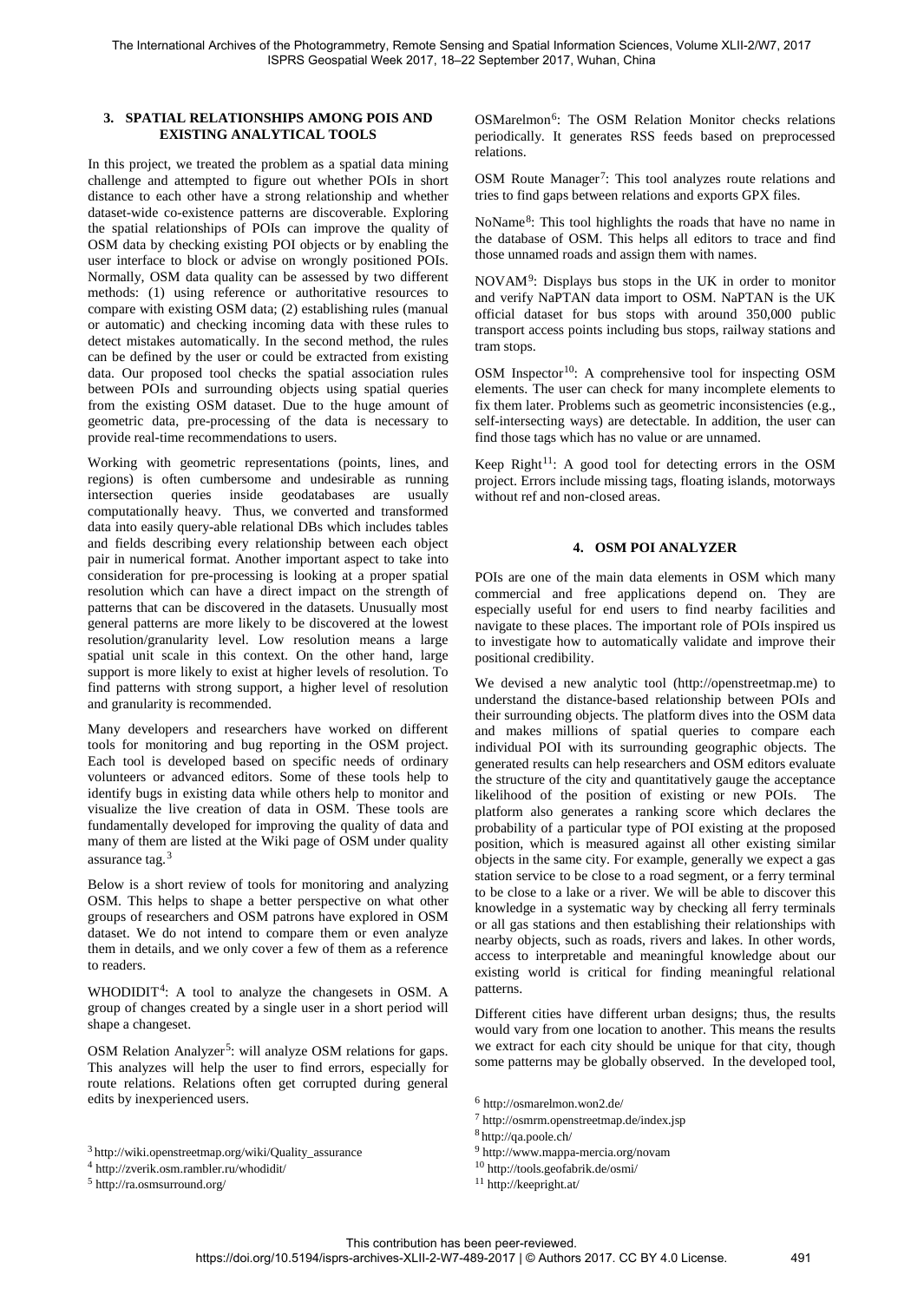the focus is on the co-existence of pairs of geographic objects. This co-existence is checked between one POI type and the rest of geographic objects such as roads, rivers, jungles and parks. As an example, gas station and road segment are co-existing.

# **4.1 The Concept of Processing POIs**

To simplify the processing of data and better understand the association rules among POIs, geographic features are divided into two separate categories in this study. The first category covers all geographic features, which are mainly used to visit for our daily tasks or we might live, work or shop there. Hospitals, houses, bus stops, monuments and police stations are examples of such geographic features. The second category refers to all other features which we use regularly as a means of transportation or we simply pass through them to go from point A to point B. Roads, rivers, lakes and forests are examples of this second category. We assigned two short terms to each category: RP (Reference Place) to the first group (most of the POIs are in this category) and TP (Transit Places) to the second group (which covers roads, lakes and jungles). In this definition, no feature could belong to both RP and TP category at the same time, thus they are mutually exclusive. To assign each class of objects to one of these categories, we prepared the list of all popular and commonly used tags from the Taginfo application. Then we manually processed the list and assigned each tag to one of our defined categories. For example, amenity:hospital and natural:tree are inserted in the RP set and highway:service and waterway:stream are placed in the TP set. In our list, more than 800 tags are processed. Having RP and TP groups, we are able to investigate meaningful relationships between both categories as well as relations between pairs inside each category. For example, we might see that most of the times, amenity:hospital (RP) is located close to highway:trunk (TP) or amenity:ferry\_terminal (RP) is placed close to waterway:river (TP). Aside from the spatial relationships between the RT and TP sets, there are also interesting relations between members of the RP category. For example, in most cases, amenity:clinic is close to amenity:hospital or amenity:atm is close to amenity:bank. There are more relations yet to be discovered by using the analytic tool.

<span id="page-3-1"></span>Another important issue for pre-processing the data was to bring the distance element into our calculations. Assume if we only have one playground in Melbourne city and it is 10km away from the nearest park, then it would be very hard to establish a meaningful relationship between this single playground and the park. But what if there were 200 playgrounds in Melbourne and most of them were located inside or were very close to parks and green area? This might indicate a reasonable pattern to deduct a relationship between park and playground. In a similar way we can logically deduct that most ATMs are close to major city roads and also close to some bank branches. This way we would say that something interesting is observable and that it is a repetitive pattern for the location of objects in one specific city. As discussed earlier, the distance between two objects is important in our processing unit. To convert continuous distance values into granular discrete values, we assign 15 circular doughnut shape clusters around each instance of POI objects. These 15 distance regions reflect Tobler's First Law of Geography, which states that nearby objects have a stronger relationship with each other than more distant ones. [Figure 1](#page-3-0) illustrates the concept of the doughnut clusters. The distance regions, which form doughnut rings, have different ranges. The first 5 doughnut regions have a 10 meters range, the  $6<sup>th</sup>$  ring has a 50 meters range, and all the rest have a 100 meters range. Since the 15<sup>th</sup> region ranges from 900 meters to 1000 meters, objects beyond 1,000 meters are ignored in our processing. The

1,000 meters distance was selected as a cut-off point for reducing processing of unnecessary objects, which would likely have no or only insignificant relation with the POI that we inspect. Further work is needed to tell whether we miss important relationships using this cut-off point or not.



<span id="page-3-0"></span>Figure 1. 15 doughnut clusters around each POI

# **4.2 Data Preparation Phase**

The platform has been implemented in PHP and Python using a PostgreSQL database on a Debian cloud server. To prepare the data for processing, the following steps are taken:

- We selected 5 sample cities which according to OSM statistics have an almost complete range of objects and the enrichment level of data in OSM was good enough for our purpose. The selected cities are Paris, Frankfurt, Melbourne, Madrid, and Vancouver. We exported OSM data via bbbike<sup>[12](#page-3-1)</sup> and then imported it to our PostGIS database running on a remote server. The imported data includes all tags, nodes, ways, and relations.
- We assigned all imported objects for each city to two different tables named as [city]\_rp and [city]\_tp which is based on the definitions introduced in the previous section.
- 3- A list of known tags for POIs in OSM was prepared. Some tags are officially listed by the OSM project as commonly accepted tags for specific features on the map. This selection of tags helped us identify the nodes which actually represent POIs as there are many nodes, which are only part of a way and do not represent a POI.
- 4- To reduce the amount of computation, only a subset of POI types was selected for further processing. The sample subset includes 22 manually selected types, such as amenity:ATM, amenity:bank, office:company, leisure:playground, [and amenity:post\\_box.](#page-4-0) The list is shown in.
- 5- [Table](#page-4-0) **1**. The selection criteria were based on those object types which were frequent and we expect to find them

<sup>12</sup> http://download.bbbike.org/osm/bbbike/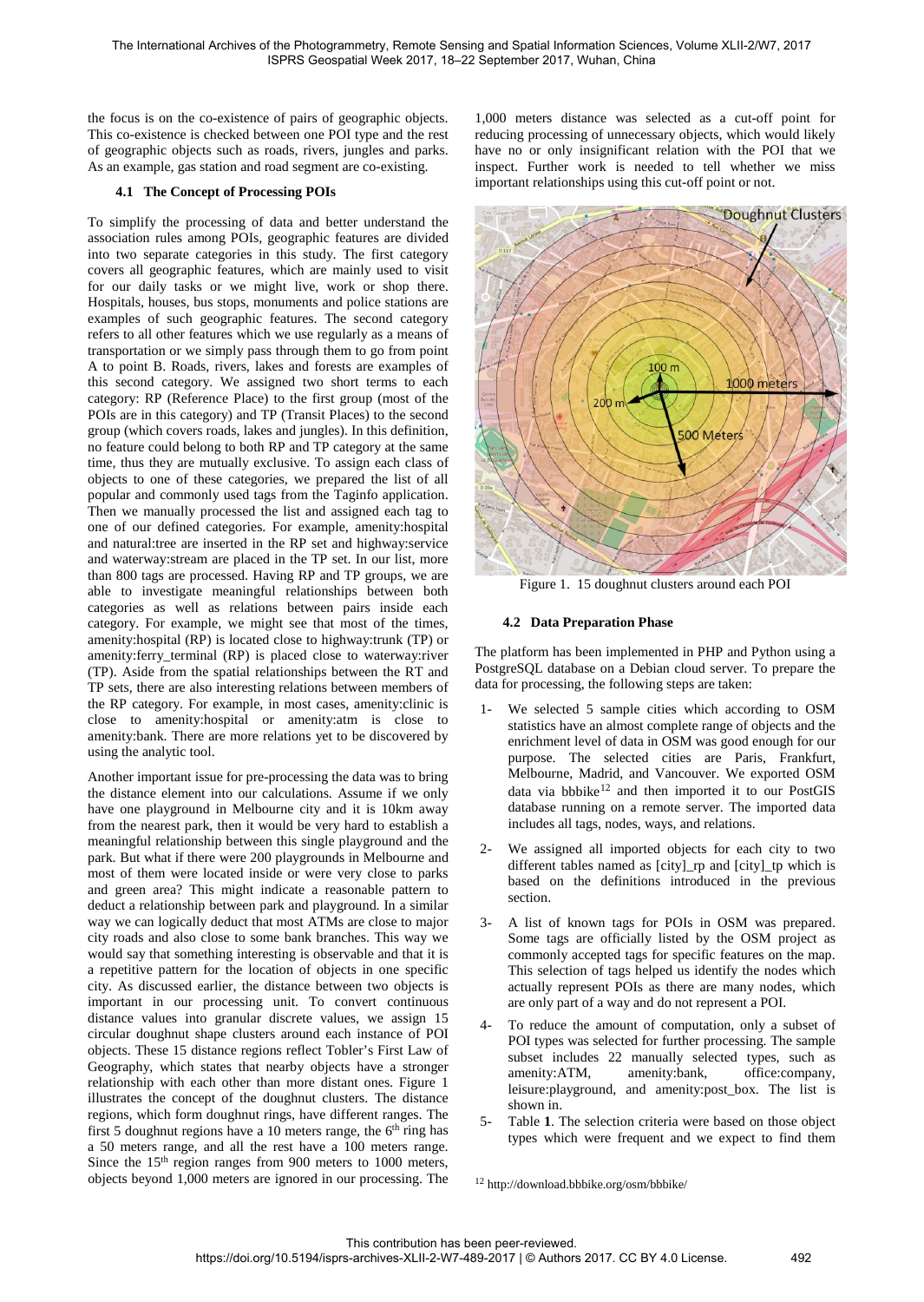normally throughout the city as this enables us to consider all possible patterns in different locations. Therefore object types such as airports are not selected.

- 6- For each of the 22 POI types, all instances of existing objects were extracted using spatial queries. For example, 3,944 traffic\_signals in Madrid and 1,890 amenity:bank in Paris were extracted.
- 7- For each instance of these objects (a single POI), 15 circular doughnut clusters were created and then spatial queries were run to identify any object (Way, Node), which intersected with each cluster area. The results were stored as raw data in a new table for each city. For example, for each amenity:bakery in Paris, an intersection query for each doughnut cluster is performed separately and if Paris has 2,000 bakeries, this results in 30,000 (2,000\*15) queries.
- 8- As a last step, we ran queries to find how many times a specific object type is observed in each cluster. This information is again stored in a new table which we later use to find a confidence ratio for each association rule between the main object and the surrounding objects. As an example, this table can give us information about what percentage of amenity:ATM are within 50 meters distance of amenity:bank or what percentage of amenity:Ferry\_Terminals are within 100 meters distance of a waterway:river in London?

# **4.3 How the OSM POI Analyzer Works**

Using the OSM POI analyzer starts with the selection of a POI type and then clicking on the map to propose a location for a new instance of that type. It is important that the user zooms in enough to accurately select a correct position. Once the position is selected, the analyzer starts processing the request and it might take up to 10 seconds to respond. On the server side, the processing continues with queries to pre-processed data tables for the proposed object type and, simultaneously, it makes geometric queries to evaluate the new location for all nearby objects within all 15-cluster distances around the new position. The following steps are taken while processing the new POI:

Step 1: Analyzing nearby objects to check whether duplicate object(s) exists or not. If there are duplicates, the platform informs the user that it has found a similar object very close by. To find duplicates, we prepared a table for all tags to indicate what is the minimum possible distance between two objects within the same class. We filled up this table manually based on our own intuitions but this process can be developed further to find this minimum distance automatically. For example, for amenity:ferry\_terminals we set the distance to 50 meters while for amenity:ATM it is set to 2 meters. In this case, if another ATM is registered in less than 2 meters distance of another ATM, then it is considered as a duplicate. This simple technique was fit for our primary purposes; however, other researchers have worked on techniques to compare duplicate objects using automatic conflation of geometries or attributes or measuring the auto-correlation of similar objects in the same class.(Blasby et al., 2002; Ching-Chien Chen, 2008; Grant McKenzie, 2013; Yuan and Tao, 1999)

Step 2: Similar to checking for duplicates, an evaluation of the geometric relationship between newly registered objects and surrounding objects is useful. In our work, we manually created a table to indicate the minimum buffer zone for each object type. For example, we set trunk:highway to a 20 meters buffer from its center line, therefore if new objects are registered inside this buffer area, we know it is very close to this road segment so we can report it back to the user. This information is

helpful, for example, if we need to reject or give an alert about a registration of amenity:hospital very close to trunk:highway which is probably incorrect. As we later explain, we do not use this buffer measurement in our scoring system and we only report it as an extra signal to the user.

Step 3: Checking to see if the registered POI has a similar association with nearby objects through comparison with similar object types which are processed earlier (pre-processing engine). The result is a composite score which indicates the credibility of the proposed location for the new object.

Step 4: The system prepares different reports about the status of the registered point including a list of nearby objects within 20 meters range or a list of objects for which the newly registered object is located inside their buffer zone. All prepared reports are sent back to the client for further inspection by the user. One of the tables expresses the similarity values between what we observed for the new object and what we had observed before by processing all other similar objects in the database. These tables are extensively explained in section 5, which steps into an example for registering an ATM in Paris. Another feature of the report page is that the user can also customize the results by applying a combination of filters. One sample filter is shown in [Figure 2](#page-4-1) which can find all objects with co-existence confidence ratio bigger than 80 for all 15 clusters including the condition of all objects with similarity less than 40.

Anniv following

- 1 2 3 4 5 6 7 8 9 10 11 12 13 14 15 Condition Valu Type  $\blacksquare$ 信
- High P 8 Similarity (Distance B · 2009 2009 2009 2009 2009 2009 4000 Low SD  $+$ 
	-

<span id="page-4-1"></span><span id="page-4-0"></span>

| Kev                                                              | <b>Value</b> | Kev | Value |  |  |  |
|------------------------------------------------------------------|--------------|-----|-------|--|--|--|
| Table 1. List of 22 selected POIs - Tags                         |              |     |       |  |  |  |
| Figure 2. Sample filter to customize the reports in the platform |              |     |       |  |  |  |

| Key                       | Value         | Key       | Value           |  |  |  |
|---------------------------|---------------|-----------|-----------------|--|--|--|
| Amenity                   | Atm           | Amenity   | Restaurant      |  |  |  |
| Tourism                   | Artwork       | Highway   | Traffic_signals |  |  |  |
| Amenity                   | Bench         | Shop      | Clothes         |  |  |  |
| Shop                      | <b>Bakery</b> | Leisure   | Playground      |  |  |  |
| Amenity                   | Recycling     | Amenity   | Bank            |  |  |  |
| Shop                      | Hairdresser   | Shop      | Supermarket     |  |  |  |
| Historic                  | Memorial      | Highway   | Bus stop        |  |  |  |
| Amenity                   | Bar           | Amenity   | Cafe            |  |  |  |
| Amenity                   | Post box      | Amenity   | Bicycle_parking |  |  |  |
| Amenity                   | Fast food     | Emergency | Fire_hydrant    |  |  |  |
| Shop                      | Convenience   | Office    | Company         |  |  |  |
| <b>5. SAMPLE ANALYSIS</b> |               |           |                 |  |  |  |

This section presents sample results from the analysis of ATMs in Paris. In this analysis, a user tries to register a new ATM at a corner close to a central street in Paris. The platform reports that 803 ATMs exist in Paris. [Figure 3](#page-5-0) shows the spatial distribution of all ATMs with 1000 meters radius circle around them to indicate the scale of processing for each ATM. Later we review the reports which are generated by the platform.

The first result table shown in [Table 2](#page-5-1) reveals some basic information about the current position of the newly registered ATM. Based on the previously defined buffer size for each object type, all objects for which the new ATM is located inside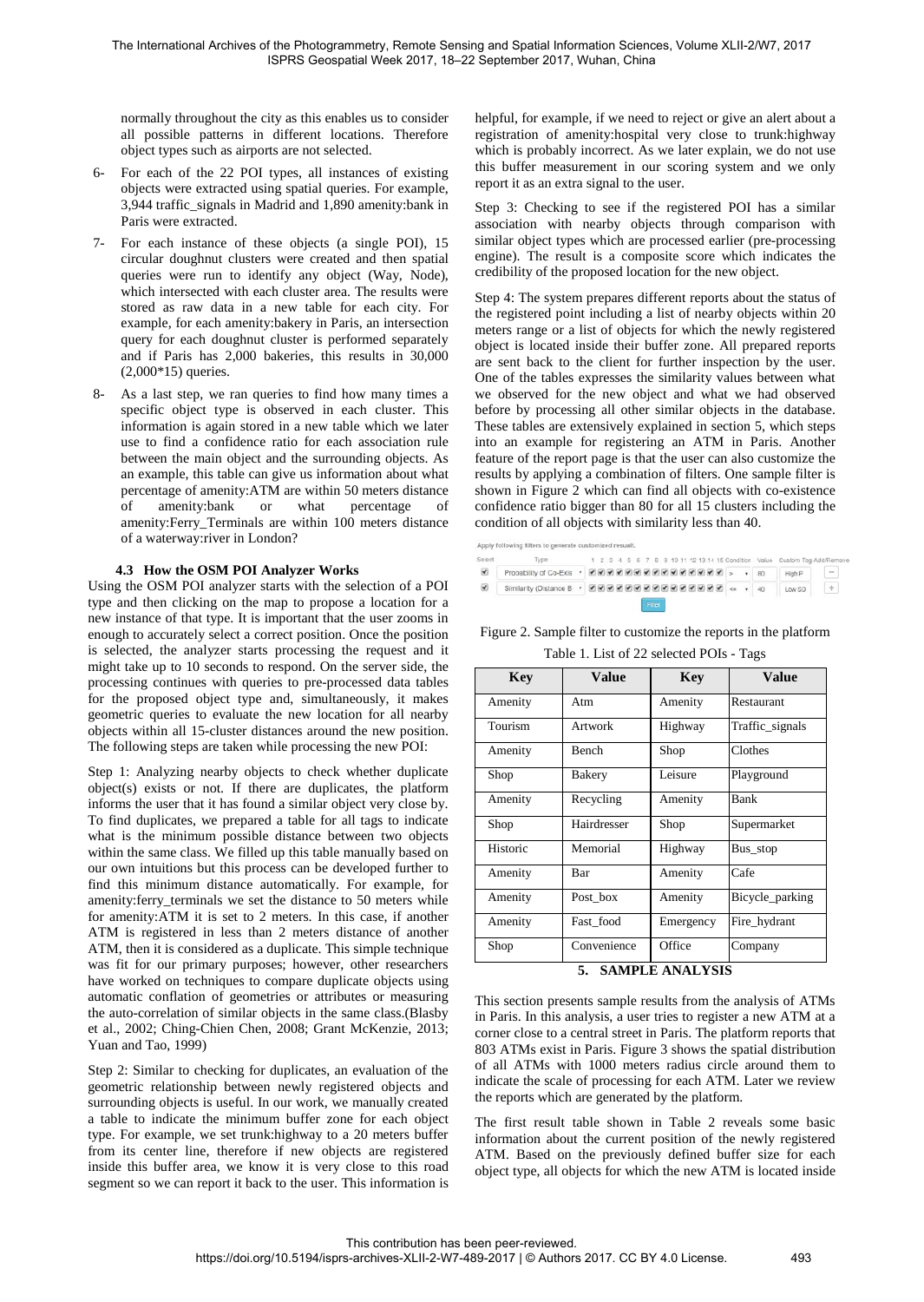their buffer zone are reported. For example, an object named as "Rue Beaubourg" which is a secondary type street had 4 meters buffer zone and the ATM was inside this range. This table is only intended to provide a quick overview of nearby objects, without considering any other criteria.



Figure 3. 803 ATM points and clusters in Paris

<span id="page-5-0"></span>Another report is about any existing duplicate objects by searching for similar objects within the predefined buffer distance. In our scenario, no duplicates are found but if there were any duplicates, the tag information would be reported. Next will be three statistical analyses of all RP and TP objects that might link to ATMs in Paris. The first table reports all objects that exist around the currently registered point and are observed in our pre-processing as well. The second table represents all objects that do not exist around the newly registered point but were observed before around other ATMs in Paris. The third table lists all other objects, which exist around the currently registered point but are not observed around other ATMs in Paris. The union of all these three tables will cover all existing ATM in the database for Paris within 1000 meters radius of the registered point.

<span id="page-5-1"></span>

| Name                 | Key      | Value          | Type    | ۵ | Buffer Size     |
|----------------------|----------|----------------|---------|---|-----------------|
| Rue Beaubourg        | highway  | secondary      | Line    |   | $\mathcal{A}_t$ |
| Paris                | boundary | administrative | Polygon |   | 20              |
| Paris                | boundary | administrative | Polygon |   | 20              |
| Paris                | boundary | administrative | Polygon |   | 20              |
| Le Marais            | place    | locality       | Polygon |   | 20              |
| 4e Arrondissement    | boundary | administrative | Polygon |   | 20              |
| Quartier Saint-Merri | boundary | administrative | Polygon |   | 20              |
|                      | boundary | political      | Polygon |   | -20             |

As previously mentioned, these three tables are generally reporting statistical numbers about all 803 ATMs in Paris and they are not intended to compare any objects with the newly registered ATM. The numbers in these tables indicate the number of times this type of object has been discovered around each individual ATM in Paris for each specified cluster. For example, 1007 for building:yes in cluster 1 in [Table 3](#page-5-2) means 1007 buildings have been totally counted around 803 ATMs in Paris within 10 meters distance (cluster 1) which includes duplicate counts as well. As seen in [Table 3,](#page-5-2) most of the ATMs in Paris have a strong co-existing connection with administrative and political boundaries, buildings, other ATMs,

residential lands, banks, post\_offices, residential roads, bus routes and pedestrian passages. Also, [Table 4](#page-5-3) shows information about all objects, which do not exist around the current ATM but exist around the other ATMs in Paris. Some of these objects are tagged as postal\_code, residential buildings and streets, retail places, marketplace, apartments and fast\_food. As seen in both [Table 3](#page-5-2) and [Table 4,](#page-5-3) the manually sorted results are descending based on cluster 1. This sorting feature helps us identify those objects, which have a higher support rate in different clusters.

The next two tables show the query results for nearby objects[.](#page-5-4) 

[Table 5](#page-5-4) reports all objects which are polygon shaped and for which the newly registered ATM is located inside them[. Table 6](#page-6-0) also shows all TP objects within 500m distance of the newly registered ATM.

| were observed before as well – only cluster 1 to 5 |                       |      |              |      |      |      |  |  |
|----------------------------------------------------|-----------------------|------|--------------|------|------|------|--|--|
| Key                                                | Value                 | 1    | $\mathbf{z}$ | 3    | 4    | 5    |  |  |
| boundary                                           | administrative        | 2736 | 2986         | 3197 | 3342 | 3440 |  |  |
| boundary                                           | political             | 1054 | 1154         | 1246 | 1298 | 1354 |  |  |
| building                                           | ves                   | 1007 | 1621         | 2770 | 4090 | 5516 |  |  |
| amenity                                            | atm                   | 883  | 42           | 50   | 76   | 60   |  |  |
| landuse                                            | residential           | 673  | 726          | 769  | 812  | 835  |  |  |
| amenity                                            | bank                  | 259  | 206          | 78   | 69   | 76   |  |  |
| amenity                                            | post_office           | 86   | 111          | 71   | 56   | 54   |  |  |
| highway                                            | residential           | 79   | 325          | 526  | 705  | 871  |  |  |
| route                                              | bus                   | 69   | 674          | 1193 | 1513 | 1732 |  |  |
| highway                                            | footway               | 63   | 151          | 254  | 337  | 439  |  |  |
| highway                                            | pedestrian            | 62   | 122          | 192  | 252  | 305  |  |  |
| natural                                            | tree                  | 57   | 254          | 331  | 440  | 552  |  |  |
|                                                    | man made surveillance | 43   | 20           | 14   | 20   | 15   |  |  |
| amenity                                            | post box              | 37   | 47           | 28   | 29   | 36   |  |  |

<span id="page-5-2"></span>Table 3**.** List of objects which exists around current ATM and

<span id="page-5-3"></span>Table 4. List of objects which do not exists around current ATM but were observed before

| Key       | Value         | 1  | $\overline{2}$ | 3               | 4  | 5  |
|-----------|---------------|----|----------------|-----------------|----|----|
| boundary  | postal code   | 14 | 14             | 14              | 14 | 17 |
| building  | residential   | 13 | 20             | 28              | 36 | 38 |
| landuse   | retail        | 10 | 12             | 13              | 15 | 15 |
| building  | retail        | 8  | 8              | 10 <sup>1</sup> | 12 | 14 |
| building  | apartments    | 6  | 9              | 14              | 19 | 24 |
| building  | office        | 6  | 9              | 13              | 20 | 21 |
| building  | train station | 3  | 4              | 4               | 4  | 4  |
| building  | commercial    | 2  | 5              | 6               | 8  | 10 |
| emergency | phone         | 2  | 1              | 1               | 0  | 4  |
| highway   | track         | 2  | 4              | 7               | 10 | 14 |
| landuse   | commercial    | 2  | 2              | 2               | 2  | 3  |
| aeroway   | aerodrome     | 1  | 1              | 1               | 1  | 1  |
| aeroway   | terminal      | 1  | 1              | 1               | 1  | 1  |
| barrier   | cycle barrier | 1  | 1              | 0               | 0  | 4  |
| barrier   | turnstile     | 1  | 2              | 1               | 3  | 9  |

#### <span id="page-5-4"></span>Table 5**.** List of objects in which new ATM is located

| tag      | value          | name                |        | type    |
|----------|----------------|---------------------|--------|---------|
| boundary | administrative | Paris               |        | Polygon |
| boundary | administrative | Paris               |        | Polygon |
| boundary | administrative | Paris               |        | Polygon |
| boundary | political      |                     |        | Polygon |
| boundary | administrative | <b>Ouartier</b>     | Saint- | Polygon |
|          |                | Germain-l'Auxerrois |        |         |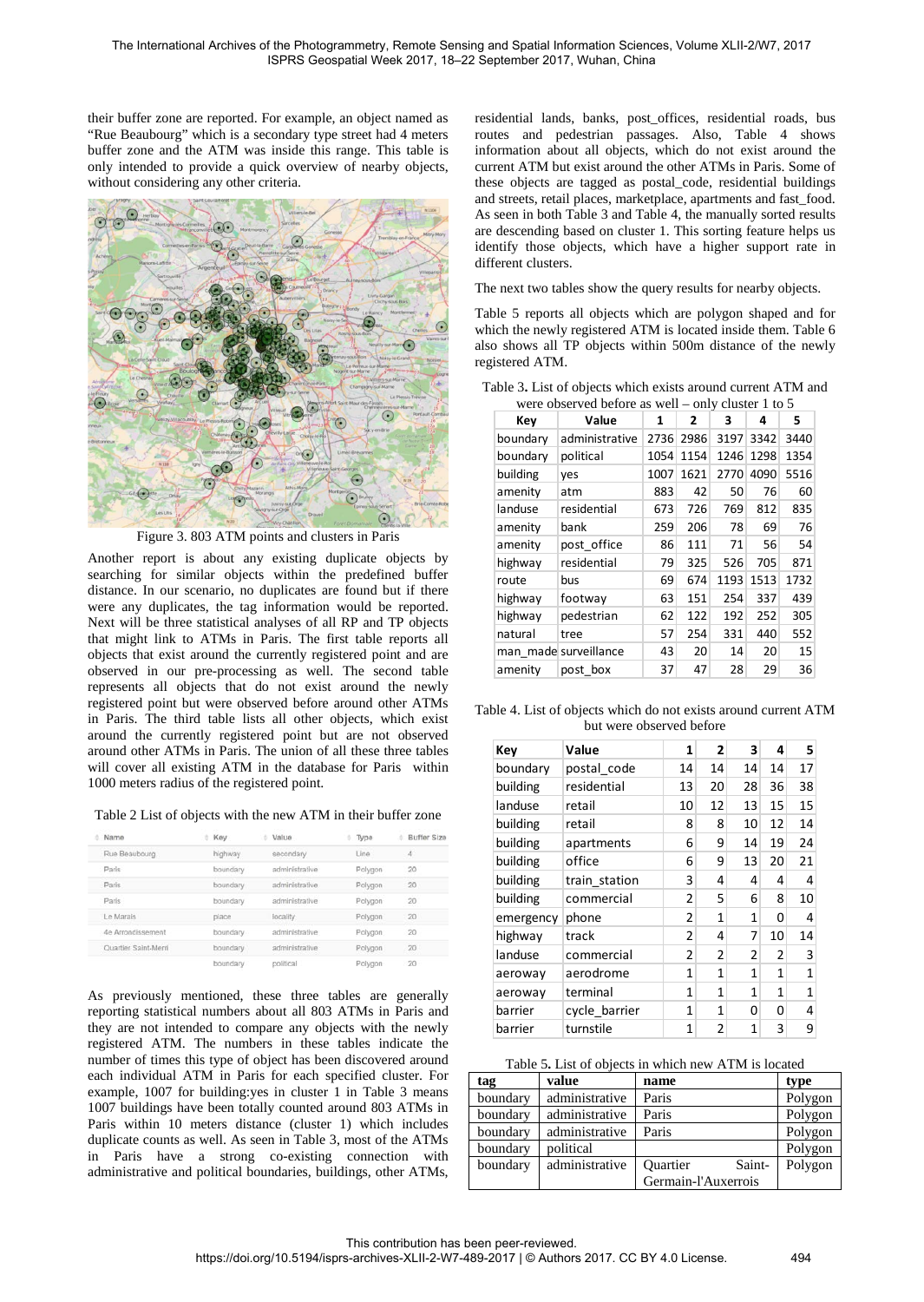| boundary | administrative | Ler Arrondissement | Polygon |
|----------|----------------|--------------------|---------|
| tourism  | museum         | Le Louvre          | Polygon |
| historic | castle         | Le Louvre          | Polygon |
| landuse  | residential    | Ler Arrondissement | Polygon |

<span id="page-6-0"></span>

| Table 6. All TP objects in radius 500m of the registered ATM |  |
|--------------------------------------------------------------|--|
|                                                              |  |

| tag      | value          | distance | type    |
|----------|----------------|----------|---------|
| highway  | footway        | 8.8443   | Line    |
| highway  | primary        | 21.9628  | Line    |
| route    | bus            | 26.7752  | Line    |
| route    | bicycle        | 26.7752  | Line    |
| highway  | tertiary       | 29.5961  | Line    |
| route    | hiking         | 30.6429  | Line    |
| highway  | service        | 33.6827  | Line    |
| leisure  | park           | 46.3868  | Polygon |
| Waterway | riverbank      | 58.9076  | Polygon |
| barrier  | retaining_wall | 140.4433 | Line    |
| boundary | administrative | 148.6306 | Line    |
| boundary | political      | 148.6306 | Line    |
| waterway | river          | 154.1471 | Line    |
| barrier  | wall           | 173.4831 | Polygon |
| natural  | water          | 173.4831 | Polygon |
| natural  | wood           | 209.485  | Polygon |
| highway  | pedestrian     | 249.8915 | Line    |
| highway  | cycleway       | 256.3833 | Line    |
| railway  | rail           | 263.7275 | Line    |
| route    | train          | 263.7275 | Line    |
| highway  | residential    | 290.8675 | Line    |
| highway  | primary_link   | 311.0095 | Line    |
| highway  | secondary      | 364.8004 | Line    |
| highway  | steps          | 414.3831 | Point   |

The main analytical tables will appear next in the result screen. Two major tables will cover information about TP and RP objects separately. As seen in [Table 7,](#page-6-1) each table has three rows for each object. These rows are tagged as P, R and S respectively. The tags represent the aggregation of analytical values for each doughnut cluster, which helps us quantitatively measure the probability of positional acceptance of a proposed POI. Tag P refers to the concept of probability of co-existence which is the confidence ratio of association between ATMs and other nearby objects. As we mentioned earlier, the value of P is preprocessed in the database and is calculated for all 22 sample POIs for each cluster through the following formula:

# (a)  $P_{cluster(x)}(i) = \frac{total\ number\ of\ observation\ in\ cluster\ x}{total\ number\ of\ instances\ for\ object\ i}$

In this context, we refer to P as the probability of co-existence of two objects. We can call it the confidence or support of the association rule between these two objects. A higher confidence rate in each cluster means they might have a stronger connection in terms of their location and thus they could be highly correlated throughout the city. Tag R refers to the status of the registered point which is the binary test result for the existence of all objects around the newly proposed point in each cluster. It has only values 0 and 1, which is the result of an intersection test of each object with each cluster of the new POI. Tag S reveals the similarity between an ATM and the current object in each cluster. We use the following formula to calculate the distance of P and R and then convert it to a similarity metric:

(b)  $Distance(i, j)_{Cluster(x)} = |(P - (R * 100))|$ (c)  $Sim(i,j)_{cluster(x)} = 100 - Distance(i,j)_x$  Formula (b) represents the distance between object i and j in cluster x. Formula (c) converts the distance value to the similarity between object i and j for cluster x.

Note: we normalized R (which was 0 or 1) to 0 and 100 to make it comparable with P values.

For example, in [Table 7](#page-6-1) the P value for boundary:administrative (object X) for cluster 1 is 98.63 which means for 98.63% of all ATMs in Paris, at least one boundary: administrative is found within 10m distance of the ATM. The R value for all 15 clusters is 1, which means for the current registered ATM, at least one ATM was close or had intersected with boundary:administrative in all these clusters. The S value is the reverse of the distance value between P and R. As P represents the generic status of objects in relation to ATMs in Paris, and R represents the current value for registered ATM.

The vector of S values for 15 clusters will give us valuable information to assess whether the newly registered ATM is following the same patterns of existing ATMs in Paris. [Table 7](#page-6-1) represents a subset of P, R and S vectors accordingly. Due to limited space, only values for the first 5 clusters are shown in this paper.

|  | Table 7 Partial result for analysis of TP objects |  |  |
|--|---------------------------------------------------|--|--|
|  |                                                   |  |  |

<span id="page-6-1"></span>

| <b>Type</b> | Key                | Value                   | 1     | 2     | 3     | 4     | 5     |
|-------------|--------------------|-------------------------|-------|-------|-------|-------|-------|
| P           |                    | boundary administrative | 98.63 | 98.38 | 98.51 | 98.51 | 98.38 |
| R           |                    | boundary administrative | 1     |       | 1     |       |       |
| S           |                    | boundary administrative | 98.63 | 98.38 | 98.51 | 98.51 | 98.38 |
| P           | boundary political |                         | 95.39 | 95.27 | 95.52 | 95.64 | 95.52 |
| R           | boundary political |                         |       |       |       |       |       |
| S           | boundary           | political               | 95.39 | 95.27 | 95.52 | 95.64 | 95.52 |
| P           | highway            | residential             | 9.34  | 32.5  | 45.7  | 54.67 | 61.39 |
| R           | highway            | residential             | O     |       |       |       |       |
| S           | highway            | residential             | 90.66 | 32.5  | 45.7  | 54.67 | 61.39 |
| P           | highway            | pedestrian              | 7.22  | 12.7  | 18.56 | 22.67 | 24.16 |
| R           | highway            | pedestrian              | 0     | 0     | 1     |       |       |
| S           | highway            | pedestrian              | 92.78 | 87.3  | 18.56 | 22.67 | 24.16 |
| P           | highway            | footway                 | 6.23  | 12.33 | 18.18 | 22.79 | 26.03 |
| R           | highway            | footway                 | O     | o     |       |       |       |
| S           | highway            | footway                 | 93.77 | 87.67 | 18.18 | 22.79 | 26.03 |

To demonstrate how the P value helps to determine data quality, we sorted the previous result table based on P for all RP objects. [Table 8](#page-6-2) shows the result of this sort. The sort is done on cluster 1. As seen, having cluster 1 as major selection criteria, some objects such as building:yes, landuse:residential, amenity:bank have strong relationships with ATMs.

<span id="page-6-2"></span>Table 8 Partial result for analysis of RP objects with high co-

| existence ratio with ATMs sorted on cluster 1 - only 5 clusters |              |       |       |       |       |       |         |        |
|-----------------------------------------------------------------|--------------|-------|-------|-------|-------|-------|---------|--------|
| Key                                                             | Value        | 1     | 2     | 3     | 4     | 5     | Sum     | Avg    |
| building                                                        | yes          | 93.15 | 94.27 | 95.77 | 96.26 | 97.01 | 1473.49 | 98.233 |
| landuse                                                         | residential  | 75.84 | 76.09 | 76.21 | 76.34 | 76.71 | 1227.01 | 81.801 |
| amenity                                                         | bank         | 32.25 | 25.03 | 9.59  | 7.85  | 8.84  | 526.52  | 35.101 |
| amenity                                                         | post office  | 10.71 | 13.7  | 8.84  | 6.97  | 6.72  | 237.59  | 15.839 |
| natural                                                         | tree         | 5.11  | 12.95 | 15.19 | 15.94 | 17.43 | 512.58  | 34.172 |
| amenity                                                         | post box     | 4.48  | 5.6   | 3.49  | 3.61  | 4.23  | 532.26  | 35.484 |
| man made                                                        | surveillance | 4.36  | 1.87  | 1.37  | 1.99  | 1.62  | 213.21  | 14.214 |
| shop                                                            | mall         | 2.49  | 2.74  | 2.74  | 2.86  | 3.36  | 87.67   | 5.845  |
| amenity                                                         | telephone    | 1.99  | 3.86  | 3.36  | 4.48  | 3.61  | 443.07  | 29.538 |
| amenity                                                         | parking      | 1.74  | 4.73  | 7.85  | 11.08 | 13.08 | 593.41  | 39.561 |
| building                                                        | residential  | 1.62  | 1.74  | 1.87  | 2.37  | 2.24  | 134.63  | 8.975  |
| highway                                                         | crossing     | 1.25  | 17.93 | 20.67 | 24.03 | 26.15 | 955.9   | 63.727 |
| landuse                                                         | retail       | 1.25  | 1.49  | 1.62  | 1.87  | 1.87  | 35.36   | 2.357  |

The comparison of P and R which leads to S will help to generate a composite score to determine whether the proposed location for the new object is properly adjusted or not. While P gives us a general pattern of association between two object types in one specific city, S helps us evaluate the current object